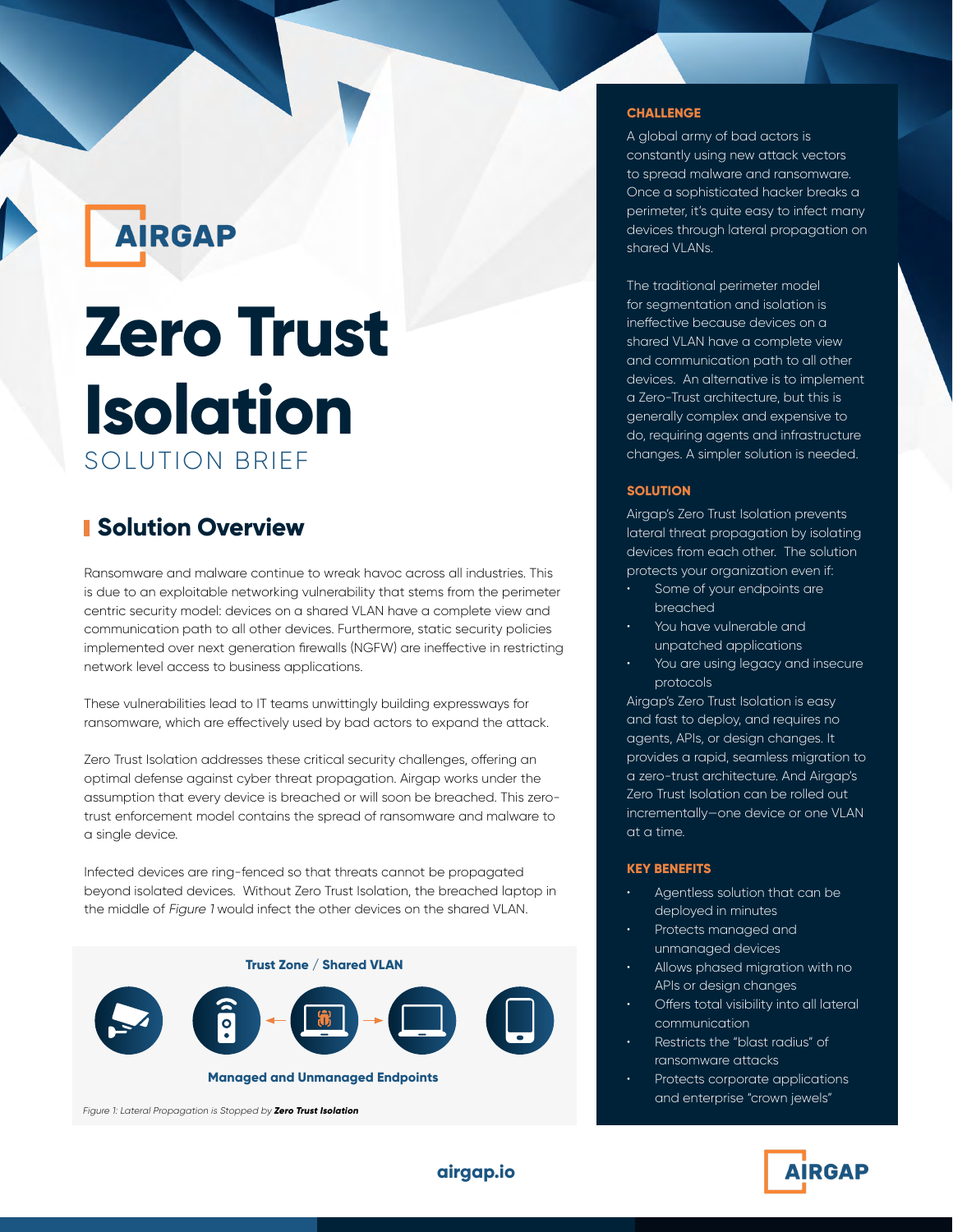#### AIRGAP NETWORKS

Airgap's Zero Trust Isolation prevents the attack from propagating to other devices. This patent-pending technology inverts the traditional "shared trust" model, uniquely isolating devices from each other. Only authorized traffic is permitted between devices.

Once deployed, Zero Trust Isolation starts learning and providing visibility for all device-to-device communications. Using multiple profiling techniques, the solution accurately identifies the device type, grouping each device based on its characteristics.

Enterprises can deploy the solution in brownfield or greenfield networks without the need for forklift upgrades, end-point agents, changes to applications, or the need to update any existing security tools. The standardsbased implementation also works with a variety of devices including managed or unmanaged devices.

Zero Trust Isolation continuously monitors all device-todevice lateral traffic within the shared VLAN and offers complete visibility to the IT organization (Figure 2).



Figure 2: Interdevice Traffic Chart

Airgap also prevents malware propagation to private applications by restricting network level access and enforcing Single Sign-on/ Multi-Factor Authentication (SSO/MFA) challenges to verify the access request intent.

## **Key Features**

Table 1 highlights the key features of the solution.

| <b>FEATURE</b>                                                    | <b>DESCRIPTION</b>                                                                                                                               |
|-------------------------------------------------------------------|--------------------------------------------------------------------------------------------------------------------------------------------------|
| Safeguard against legacy<br>protocol vulnerabilities              | Auto-profile legacy protocols and permit only authorized traffic                                                                                 |
| Lateral traffic visibility                                        | Provides visibility for lateral traffic flows, including all communications (authorized or<br>unauthorized) between all devices in a shared VLAN |
| Proactive protection                                              | Granular, controlled, and automated policy enforcement for unauthorized traffic.<br>Confines ransomware/malware to a single device               |
| Protects private applications from<br>untrusted users and devices | Reduces the attack surface on enterprise private applications by eliminating network<br>level access                                             |
| Enables Ransomware Kill Switch                                    | This emergency network shut-off minimizes ransomware propagation and business<br>disruption                                                      |
| Transparent deployment                                            | Zero trust enforcement without the need for end-point agents or changes to<br>applications; integrates with existing infrastructure              |
| Flexible phased migration                                         | Enterprise may choose to migrate a few devices or individual subnets/VLANs at a<br>time to Airgap                                                |

Table 1: Key Features